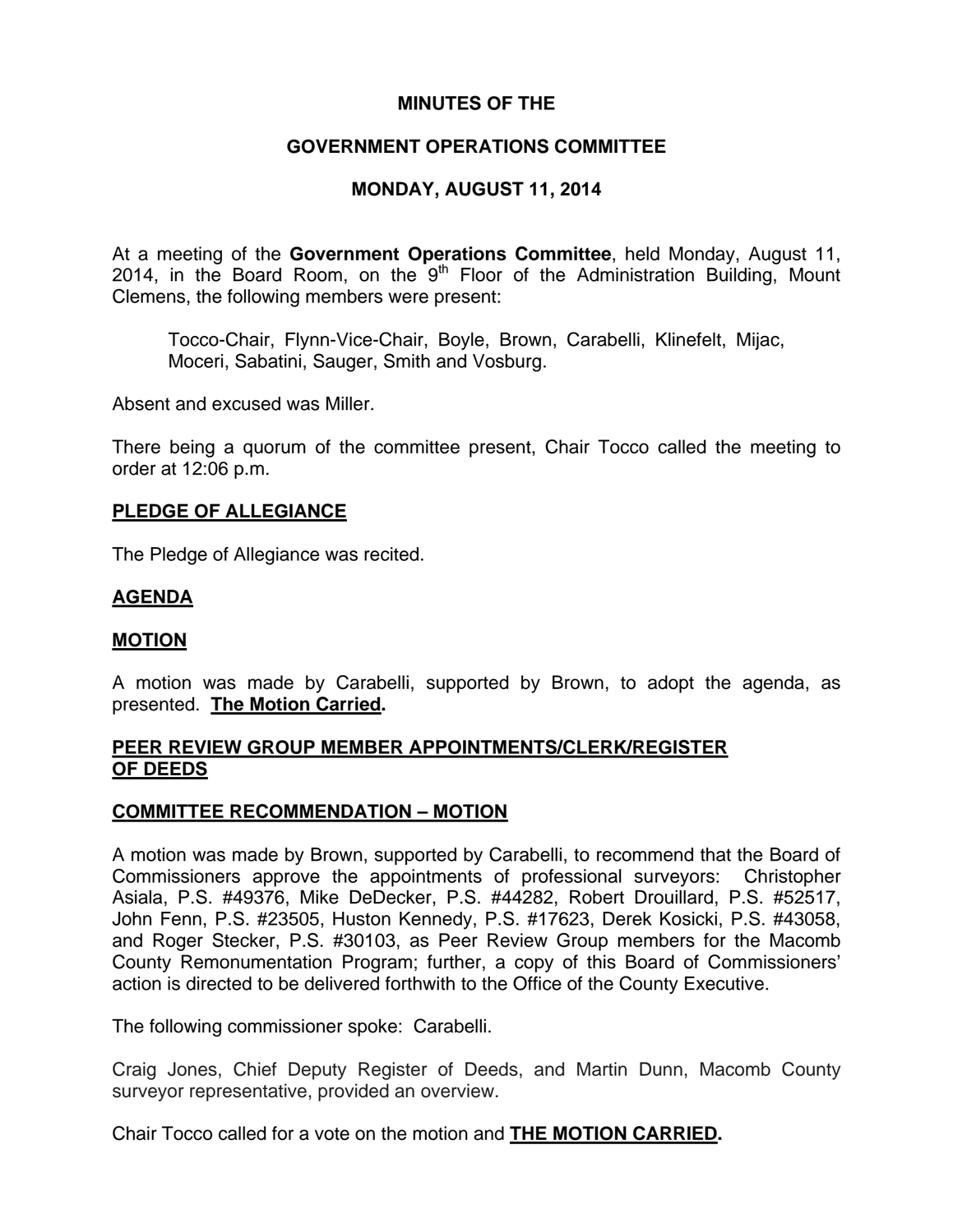# **CONTINUOUSLY OPERATING REFERENCE STATIONS OPERATIONS CONTRACT WITH MICHIGAN DEPARTMENT OF TRANSPORTATION/ CLERK/REGISTER OF DEEDS**

# **MOTION**

A motion was made by Carabelli, supported by Sauger, to forward to the Finance Committee a recommendation to approve the Continuously Operating Reference Stations (CORS) Operations Contract Number 14-5419 between the Michigan Department of Transportation (MDOT) and the County of Macomb and authorize Mark Hackel, Macomb County Executive, to sign the contract.

The following commissioner spoke: Carabelli.

Chair Tocco called for a vote on the motion and **The Motion Carried.** 

## **DEPARTMENT BUDGET REVIEW – CORPORATION COUNSEL**

Finance Director Pete Provenzano summarized the budget for Corporation Counsel.

The following commissioners spoke: Klinefelt, Flynn and Vosburg.

### **MOTION**

A motion was made by Carabelli, supported by Mijac, to receive and file the budget review for Corporation Counsel. **The Motion Carried.** 

### **CORPORATION COUNSEL MONTHLY REPORT**

John Schapka summarized the monthly report for July.

The following commissioners spoke: Tocco and Sauger.

### **MOTION**

A motion was made by Carabelli, supported by Smith, to receive and file the monthly report submitted by Corporation Counsel. **The Motion Carried.** 

### **DEPARTMENT BUDGET REVIEW – OFFICE OF COUNTY EXECUTIVE**

Finance Director Pete Provenzano summarized the budget for the Office of County Executive. Also in attendance was Deputy Executive Mark Deldin.

The following commissioner spoke: Vosburg.